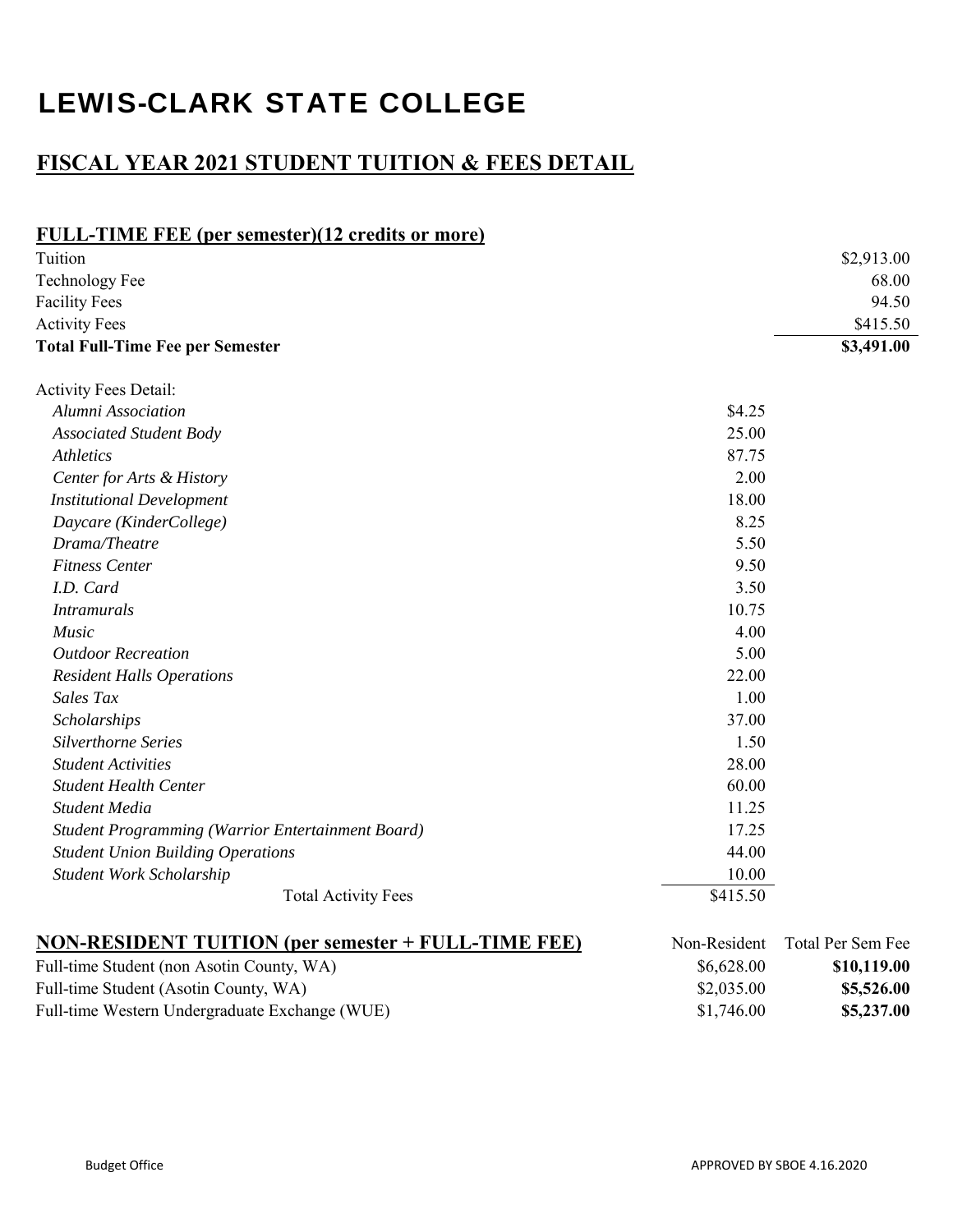# LEWIS-CLARK STATE COLLEGE

## **FISCAL YEAR 2021 STUDENT TUITION & FEES DETAIL**

### **PART-TIME FEE (per credit hour)**

| Academic, Professional-Technical, Resident, Non-Resident, Audit |          |          |
|-----------------------------------------------------------------|----------|----------|
| Tuition                                                         |          | \$308.75 |
| <b>Technology Fee</b>                                           |          | 8.25     |
| <b>Facility Fees</b>                                            |          | 8.00     |
| <b>Activity Fees</b>                                            |          | \$31.00  |
| <b>Total Fee per Credit Hour</b>                                |          | \$356.00 |
| <b>Activity Fees Detail:</b>                                    |          |          |
| Alumni                                                          | \$0.50   |          |
| <b>Associated Student Body</b>                                  | 2.50     |          |
| <b>Athletics</b>                                                | 6.00     |          |
| <i>Intramurals</i>                                              | 1.50     |          |
| <b>Student Health Center</b>                                    | 5.75     |          |
| <b>Student Union Building Operations</b>                        | 14.00    |          |
| Student Work Scholarship                                        | 0.75     |          |
| <b>Total Activity Fees</b>                                      | \$31.00  |          |
| <b>SUMMER SCHOOL 2021 - ALL LOCATIONS (per credit hour)</b>     |          |          |
| Tuition                                                         |          | \$232.25 |
| <b>Technology Fee</b>                                           |          | 8.25     |
| <b>Facility Fees</b>                                            |          | 8.00     |
| <b>Activity Fees</b>                                            |          | \$107.50 |
| <b>Total Fee per Credit Hour</b>                                |          | \$356.00 |
| <b>Activity Fees Detail:</b>                                    |          |          |
| <b>Student Health Center</b>                                    | \$4.25   |          |
| Student Work Scholarship                                        | 1.50     |          |
| <b>Summer School Expenses</b>                                   | 101.75   |          |
| <b>Total Student Activity Fees</b>                              | \$107.50 |          |
|                                                                 |          |          |

#### **SUMMER SCHOOL 2021 - PACE FLAT FEE**

PACE (Pathway for Accelerated Certification & Endorsement)

Full-time fee is charged to students admitted to the PACE-Elementary Education program. Tuition \$2,913.00 Technology Fee 68.00 Facility Fees 94.50 Activity Fees 415.50 **Total PACE Summer Fee \$3,491.00**